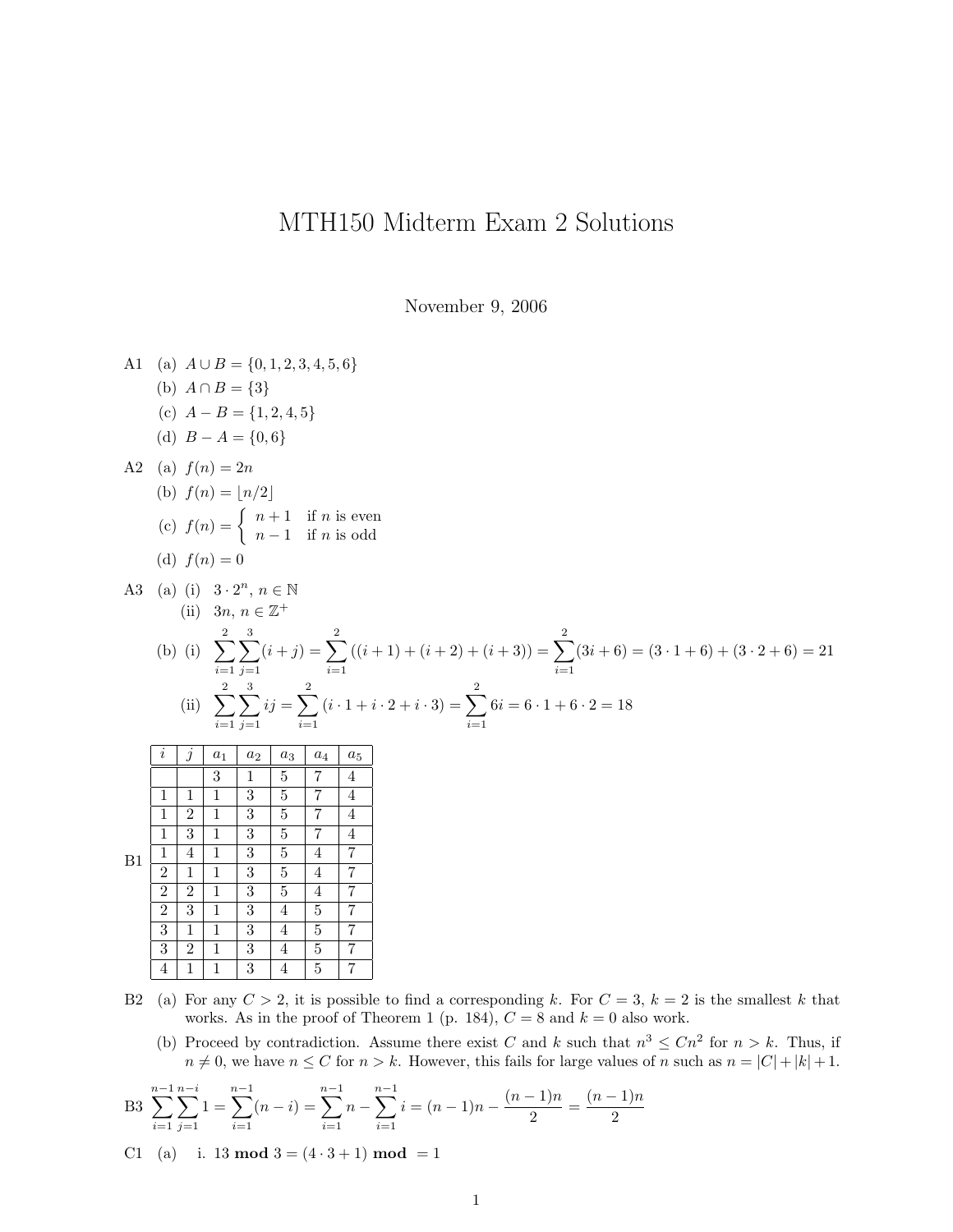ii.  $-97 \mod 11 = (-9 \cdot 11 + 2) \mod = 2$ 

- (b) i. List the primes p satisfying  $2 \le p \le \sqrt{193}$ : 2, 3, 5, 7, 11, 13. Check each prime until you find a divisor:  $193 = 96 \cdot 2 + 1$ ,  $193 = 64 \cdot 3 + 1$ ,  $193 = 38 \cdot 5 + 3$ ,  $193 = 27 \cdot 7 + 4$ ,  $193 = 17 \cdot 11 + 6$ ,  $193 = 14 \cdot 13 + 11$ . There are no prime divisors so 193 is prime, i.e. the prime factorization of 193 is  $193 = 193^1$ .
	- ii. List the primes p satisfying  $2 \le p \le \sqrt{1001}$ : 2, 3, 4, 5, 7, 11, 13, 17, 19, 23, 29, 31. Check each prime until you find a divisor:  $1001 = 500 \cdot 2 + 1$ ,  $1001 = 333 \cdot 3 + 2$ ,  $1001 = 200 \cdot 5 + 1$ ,  $1001 = 143 \cdot 7 + 0$ . So 7 is a divisor. List the primes p satisfying  $7 \le p \le \sqrt{143}$ : 7, 11. Check each prime until you find a divisor:

 $143 = 20 \cdot 7 + 3$ ,  $143 = 13 \cdot 11 + 0$ . So 11 is a divisor.

List the primes p satisfying  $11 \le p \le \sqrt{13}$ : there are none. Thus 13 is prime and the prime factorization of 1001 is  $1001 = 7^{1}11^{1}13^{1}$ .

| C2 | (a)                                                                         | i.                                                | 94<br>47<br>$\bullet$<br>$\overline{2}$<br>$^{+}$<br>$\theta$<br>$=$<br>23<br>$\boldsymbol{2}$<br>47<br>$\mathbf{1}$<br>$\bullet$<br>$^{+}$<br>$=$<br>11<br>$\,2$<br>23<br>$\mathbf{1}$<br>$\ddot{\phantom{0}}$<br>$=$<br>$\,2$<br>$\bf 5$<br>11<br>$\ddot{\phantom{0}}$<br>$^{+}$<br>$\mathbf{1}$<br>$=$<br>$\sqrt{2}$<br>$\bf 5$<br>$\qquad \qquad +$<br>$\overline{2}$<br>$\mathcal{L}_{\mathcal{A}}$<br>$\mathbf{1}$<br>$=$<br>$\overline{2}$<br>$\sqrt{2}$<br>$+$<br>$\mathbf{1}$<br>$\mathcal{A}^{\mathcal{A}}$<br>$\boldsymbol{0}$<br>$=$<br>$\sqrt{2}$<br>$+$<br>$\mathbf{1}$<br>$\boldsymbol{0}$<br>$\sim$ $\sim$<br>$\mathbf{1}$<br>$=$                                                                                                          | $(94)_{10} = (1011110)_2$                                                                                                                                                                                                                                                                                                                                                                                                                                                                                                                                                                            |  |  |  |  |  |  |
|----|-----------------------------------------------------------------------------|---------------------------------------------------|------------------------------------------------------------------------------------------------------------------------------------------------------------------------------------------------------------------------------------------------------------------------------------------------------------------------------------------------------------------------------------------------------------------------------------------------------------------------------------------------------------------------------------------------------------------------------------------------------------------------------------------------------------------------------------------------------------------------------------------------------------|------------------------------------------------------------------------------------------------------------------------------------------------------------------------------------------------------------------------------------------------------------------------------------------------------------------------------------------------------------------------------------------------------------------------------------------------------------------------------------------------------------------------------------------------------------------------------------------------------|--|--|--|--|--|--|
|    |                                                                             | ii.                                               | 231<br>115<br>$\boldsymbol{2}$<br>$+$<br>$\mathbf{1}$<br>$\bullet$<br>$=$<br>115<br>$57\,$<br>$\,2$<br>$\ddot{\phantom{0}}$<br>$+$<br>$\mathbf{1}$<br>$=$<br>$\,2$<br>$57\,$<br>$\sqrt{28}$<br>$\epsilon$<br>$+$<br>$\mathbf{1}$<br>$=$<br>$\,2$<br>$\hat{\mathcal{C}}$<br>$\boldsymbol{+}$<br>$28\,$<br>14<br>$\boldsymbol{0}$<br>$\!\!\!=\!\!\!\!$<br>$\sqrt{2}$<br>$\ddot{}$<br>14<br>$\,7$<br>$\ddot{\phantom{0}}$<br>$\boldsymbol{0}$<br>$=$<br>$\,2$<br>$\boldsymbol{3}$<br>$+$<br>$\overline{7}$<br>$\mathcal{L}^{\pm}$<br>$\mathbf{1}$<br>$=$<br>$\sqrt{2}$<br>3<br>$+$<br>$\mathbf{1}$<br>$\epsilon$<br>$\mathbf{1}$<br>$=$<br>$\mathbf{1}$<br>$\overline{2}$<br>$\boldsymbol{0}$<br>$^{+}$<br>$\mathbf{1}$<br>$\mathcal{L}_{\mathcal{A}}$<br>$=$ | $(231)_{10} = (11100111)_2$                                                                                                                                                                                                                                                                                                                                                                                                                                                                                                                                                                          |  |  |  |  |  |  |
|    | (b)                                                                         | i.                                                | 201<br>111<br>90<br>1<br>$^{+}$<br>$=$<br>$\cdot$<br>$90\,$<br>111<br>$\mathbf{1}$<br>21<br>$\! + \!$<br>$=$<br>$\ddot{\phantom{0}}$<br>$90\,$<br>21<br>$\overline{4}$<br>$+$<br>$\boldsymbol{6}$<br>$\!\!\!=\!\!\!\!$<br>$\cdot$<br>$\,6$<br>$\sqrt{3}$<br>21<br>$\boldsymbol{3}$<br>$\overline{+}$<br>$=$<br>$\mathcal{A}$<br>6<br>$\overline{2}$<br>3<br>$^{+}$<br>$\boldsymbol{0}$<br>$=$                                                                                                                                                                                                                                                                                                                                                              | $gcd(111, 201) = 3$                                                                                                                                                                                                                                                                                                                                                                                                                                                                                                                                                                                  |  |  |  |  |  |  |
|    |                                                                             | ii.                                               | 1331<br>$1001\,$<br>330<br>$\mathbf{1}$<br>$^{+}$<br>$=$<br>$\bullet$<br>1001<br>$\sqrt{3}$<br>330<br>$\boldsymbol{+}$<br>11<br>$=$<br>$\bullet$<br>330<br>$30\,$<br>11<br>$\boldsymbol{0}$<br>$\boldsymbol{+}$<br>$=$<br>$\bullet$                                                                                                                                                                                                                                                                                                                                                                                                                                                                                                                        | $gcd(1001, 1331) = 11$                                                                                                                                                                                                                                                                                                                                                                                                                                                                                                                                                                               |  |  |  |  |  |  |
| C3 | (a)                                                                         | 78<br>35<br>$8\,$<br>$\sqrt{3}$<br>$\overline{2}$ | $\mathbf{1}$<br>$35\,$<br>$\boldsymbol{2}$<br>8<br>$\boldsymbol{+}$<br>$\cdot$<br>$=$<br>$\,4\,$<br>$8\,$<br>$\sqrt{3}$<br>$=$<br>$\bullet$<br>$\boldsymbol{+}$<br>$\sqrt{2}$<br>$\sqrt{3}$<br>$\sqrt{2}$<br>$\sim$<br>$\!\!\!=\!\!\!\!$<br>$\,1\,$<br>$\overline{2}$<br>$1\,$<br>$\sim$<br>$=$<br>$\sqrt{2}$<br>$+$<br>$1\,$<br>$\mathcal{A}$<br>$\theta$<br>$=$                                                                                                                                                                                                                                                                                                                                                                                          | $\,2$<br>$-1$<br>$\mathbf{1}$<br>3<br>$^{+}$<br>$(8 - 2 \cdot 3)$<br>$^{+}$<br>$-1$<br>$\mathbf{1}$<br>$\sqrt{3}$<br>$\bullet$ .<br>$=$<br>$\boldsymbol{3}$<br>3<br>$\,8\,$<br>$+$<br>$-1$<br>$\ddot{\phantom{0}}$<br>$=$<br>3<br>$(35 - 4 \cdot 8)$<br>$+$<br>$-1\,$<br>$8\,$<br>$\sim$ $-$<br>$\langle \cdot \rangle$<br>$=$<br>$+\quad 3$<br>$-13\,$<br>$35\,$<br>$8\,$<br>$\bar{a}$<br>$\sim$<br>$=$<br>$\ddot{}$<br>$\sqrt{3}$<br>$(78 - 2 \cdot 35)$<br>$35\,$<br>$-13$<br>$\sim$ $-$<br>$\ddot{\phantom{a}}$<br>$=$<br>$\,29$<br>$\ddot{}$<br>$-13\,$<br>78<br>$35\,$<br>$\mathcal{A}$<br>$=$ |  |  |  |  |  |  |
|    | (b) $x = 29 \cdot 6 \mod 78 = 174 \mod 78 = (2 \cdot 78 + 18) \mod 78 = 18$ |                                                   |                                                                                                                                                                                                                                                                                                                                                                                                                                                                                                                                                                                                                                                                                                                                                            |                                                                                                                                                                                                                                                                                                                                                                                                                                                                                                                                                                                                      |  |  |  |  |  |  |

|                |     | $\imath$ | $a_i$ | $\boldsymbol{x}$ | power |
|----------------|-----|----------|-------|------------------|-------|
|                |     |          |       |                  |       |
|                |     | U        |       |                  | У     |
| C <sub>4</sub> | (a, |          |       | 9                |       |
|                |     | റ        |       | 9                |       |
|                |     | 3        |       | 9                |       |
|                |     |          |       |                  |       |